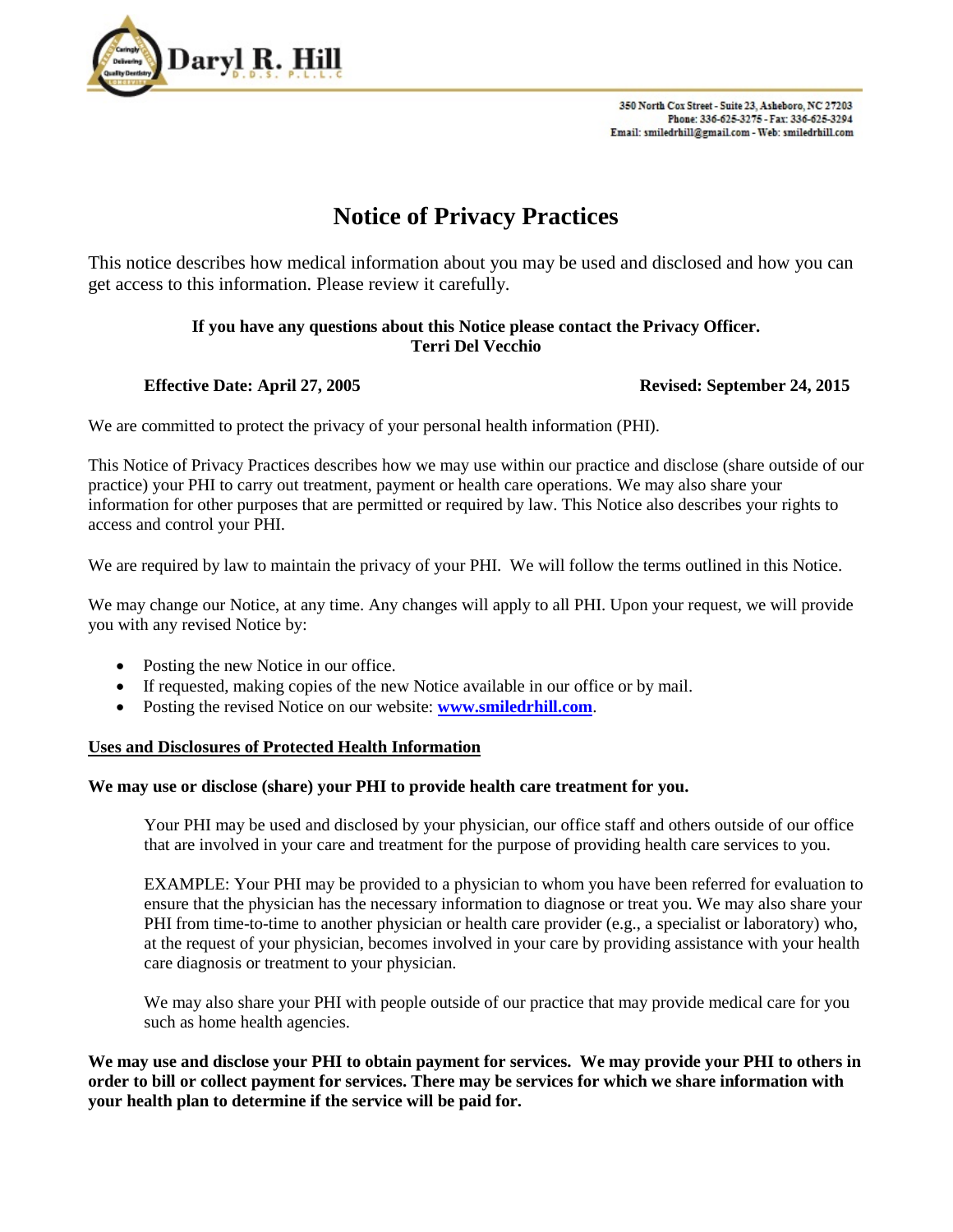PHI may be shared with the following:

- Billing companies
- Insurance companies, health plans
- Government agencies in order to assist with qualification of benefits
- Collection agencies

EXAMPLE: You are seen at our practice for a procedure. We will need to provide a listing of services such as x-rays to your insurance company so that we can get paid for the procedure. We may at times contact your health care plan to receive approval PRIOR to performing certain procedures to ensure the services will be paid for. This will require sharing of your PHI.

## **We may use or disclose, as-needed, your PHI in order to support the business activities of this practice which are called health care operations.**

## EXAMPLES:

- Training students, other health care providers, or ancillary staff such as billing personnel to help them learn or improve their skills.
- Quality improvement processes which look at delivery of health care and for improvement in processes which will provide safer, more effective care for you.
- Use of information to assist in resolving problems or complaints within the practice.

## **We may use and disclosure your PHI in other situations without your permission:**

- If required by law: The use or disclosure will be made in compliance with the law and will be limited to the relevant requirements of the law. For example, we may be required to report suspected abuse or neglect.
- Public health activities: The disclosure will be made for the purpose of controlling disease, injury or disability and only to public health authorities permitted by law to collect or receive information. We may also notify individuals who may have been exposed to a disease or may be at risk of contracting or spreading a disease or condition.
- Health oversight agencies: We may disclose protected health information to a health oversight agency for activities authorized by law, such as audits, investigations, and inspections. Oversight agencies seeking this information include government agencies that oversee the health care system, government benefit programs, other government regulatory programs and civil rights laws.
- Legal proceedings: To assist in any legal proceeding or in response to a court order, in certain conditions in response to a subpoena, or other lawful process.
- Police or other law enforcement purposes: The release of PHI will meet all applicable legal requirements for release.
- Coroners, funeral directors: We may disclose protected health information to a coroner or medical examiner for identification purposes, determining cause of death or for the coroner or medical examiner to perform other duties authorized by law
- Medical research: We may disclose your protected health information to researchers when their research has been approved by an institutional review board that has reviewed the research proposal and established protocols to ensure the privacy of your protected health information.
- Special government purposes: Information may be shared for national security purposes, or if you are a member of the military, to the military under limited circumstances.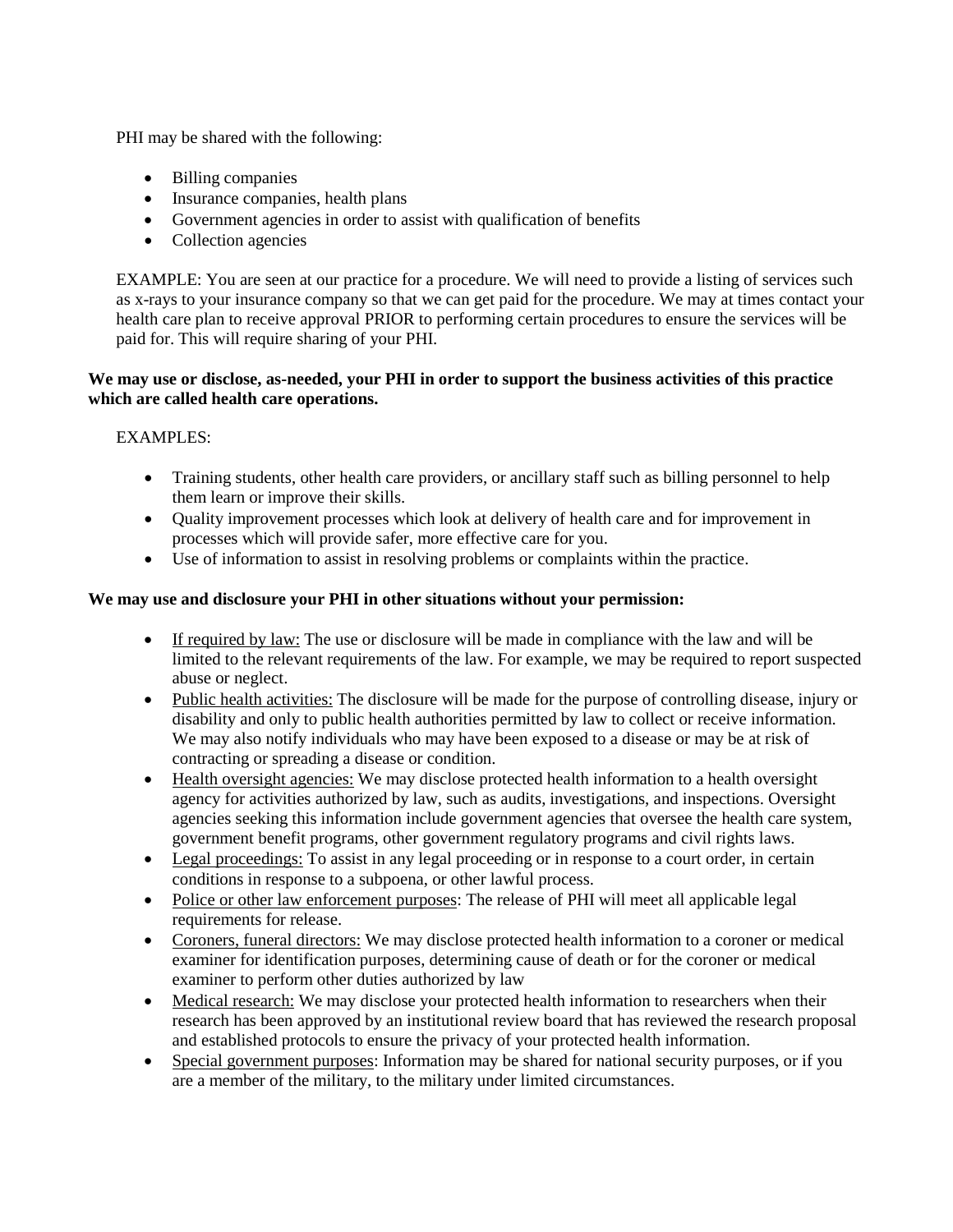- Correctional institutions: Information may be shared if you are an inmate or under custody of law which is necessary for your health or the health and safety of other individuals.
- Workers' Compensation: Your protected health information may be disclosed by us as authorized to comply with workers' compensation laws and other similar legally-established programs.

## **Other uses and disclosures of your health information.**

Business Associates: Some services are provided through the use of contracted entities called "business associates". We will always release only the minimum amount of PHI necessary so that the business associate can perform the identified services. We require the business associate(s) to appropriately safeguard your information. Examples of business associates include billing companies or collection services.

Health Information Exchange: We may make your health information available electronically to other healthcare providers outside of our facility who are involved in your care.

Treatment alternatives: We may provide you notice of treatment options or other health related services that may improve your overall health.

Appointment reminders: We may contact you as a reminder about upcoming appointments or treatment (such as voicemail messages, postcards, email or letters).

Email Communications: We may send emails that are not sent in an encrypted manner; therefore, there is a risk it could be accessed inappropriately. You may elect not to receive email communications by notifying our office.

## **We may use or disclose your PHI in the following situations UNLESS you object.**

- We may share your information with friends or family members, or other persons directly identified by you at the level they are involved in your care or payment of services. If you are not present or able to agree/object, the healthcare provider using professional judgment will determine if it is in your best interest to share the information. For example, we may discuss post procedure instructions with the person who drove you to the facility unless you tell us specifically not to share the information.
- We may use or disclose protected health information to notify or assist in notifying a family member, personal representative or any other person that is responsible for your care of your location, general condition or death.
- We may use or disclose your protected health information to an authorized public or private entity to assist in disaster relief efforts.

## **The following uses and disclosures of PHI require your written authorization:**

- Marketing
- Disclosures of for any purposes which require the sale of your information

# All other uses and disclosures not recorded in this Notice will require a written authorization from you or your personal representative.

Written authorization simply explains how you want your information used and disclosed. Your written authorization may be revoked at any time, in writing. Except to the extent that your doctor or this practice has used or released information based on the direction provided in the authorization, no further use or disclosure will occur.

## **Your Privacy Rights**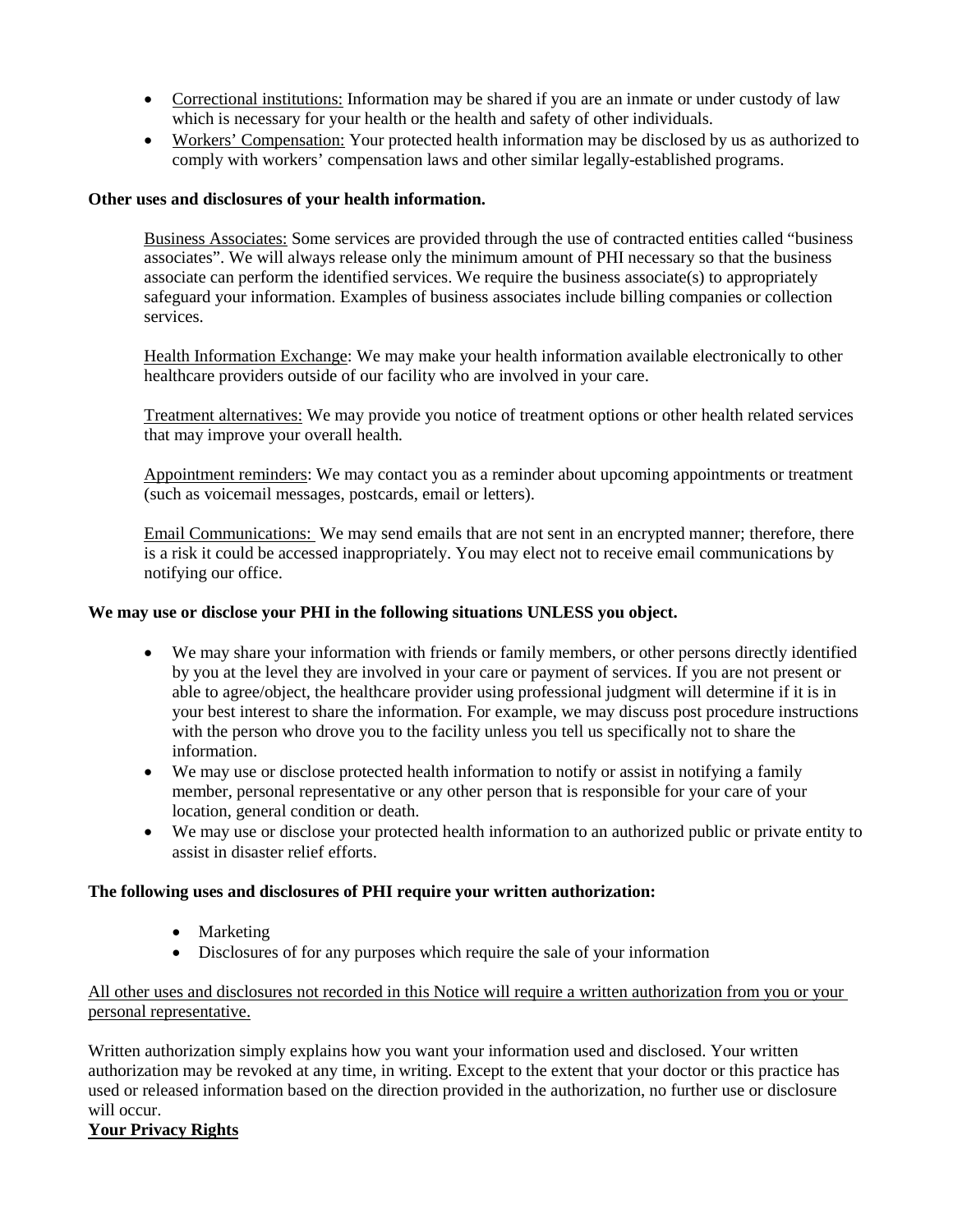You have certain rights related to your protected health information. All requests to exercise your rights must be made in writing. You can obtain the written request document in person at the practice and directed requested to be made to the privacy officer.

#### **You have the right to see and obtain a copy of your protected health information.**

This means you may inspect and obtain a copy of protected health information about you that is contained in a designated record set for as long as we maintain the protected health information. If requested we will provide you a copy of your records in an electronic format. There are some exceptions to records which may be copied and the request may be denied. We may charge you a reasonable cost based fee for a copy of the records.

#### **You have the right to request a restriction of your protected health information.**

You may request for this practice not to use or disclose any part of your protected health information for the purposes of treatment, payment or healthcare operations. We are not required to agree with these requests. If we agree to a restriction request we will honor the restriction request unless the information is needed to provide emergency treatment.

**There is one exception**: we must accept a restriction request to restrict disclosure of information to a health plan if you pay out of pocket in full for a service or product unless it is otherwise required by law.

#### **You have the right to request for us to communicate in different ways or in different locations.**

We will agree to reasonable requests. We may also request alternative address or other method of contact such as mailing information to a post office box. We will not ask for an explanation from you about the request.

#### **You may have the right to request an amendment of your health information.**

You may request an amendment of your health information if you feel that the information is not correct along with an explanation of the reason for the request. In certain cases, we may deny your request for an amendment at which time you will have an opportunity to disagree.

#### **You have the right to a list of people or organizations who have received your health information from us.**

This right applies to disclosures for purposes other than treatment, payment or healthcare operations. You have the right to obtain a listing of these disclosures that occurred after April 27, 2005. You may request them for the previous six years or a shorter timeframe. If you request more than one list within a 12 month period you may be charged a reasonable fee.